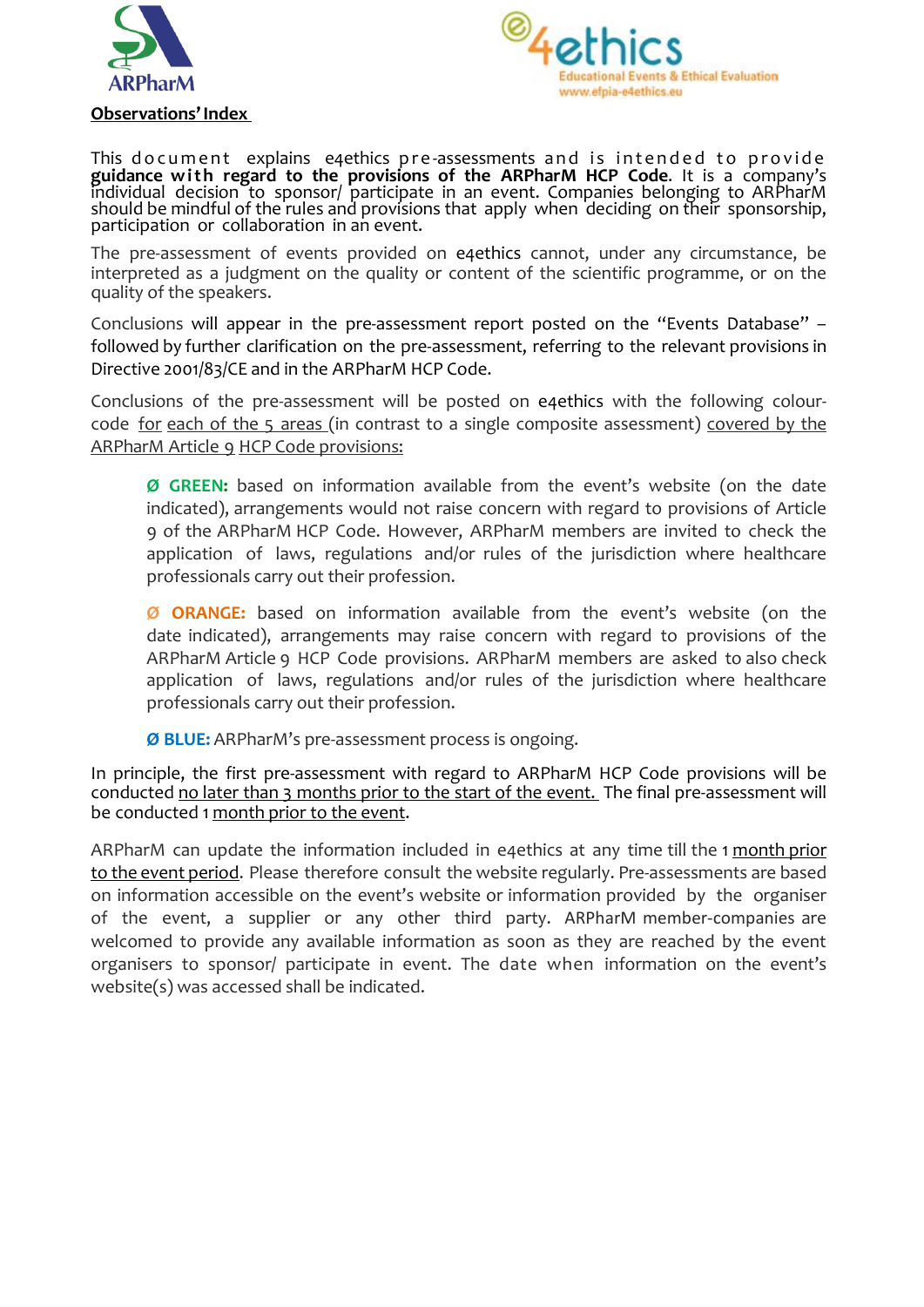

l



## **I. Scientific Programme Schedule / Structure**

The programme should demonstrate that the event has a genuine scientific purpose. The preassessment cannot, under any circumstance, be interpreted as a judgement on the quality or content of the scientific programme, or on the quality of the speakers. The full programme should be available 3 months in advance of the event, at the latest; the detailed programme must include a timetable, the themes that speakers will address, and the duration of any breaks. Unnecessary duplication in the scientific programme must be avoided and scientific activities must take up the majority of the time allocated to each day (i.e. minimum 6 hours for a full day event; 3 hours for a half-day event, when the remainder of the day facilitates the arrival or departure of participants).

| Criteria / Observations                                                                                                                                                                                                                                                                                                                                                                          | <b>Directive</b><br>2001/83/CE | <b>ARPharMHCP</b><br>Code                             |
|--------------------------------------------------------------------------------------------------------------------------------------------------------------------------------------------------------------------------------------------------------------------------------------------------------------------------------------------------------------------------------------------------|--------------------------------|-------------------------------------------------------|
| 1 It is recommended to check the rules prevailing under<br>applicable national codes.                                                                                                                                                                                                                                                                                                            |                                |                                                       |
| No scientific programme could be found on the event's Article 94<br>1.<br>website. - The full programme should be available 3 months in<br>advance of the event, at the latest.                                                                                                                                                                                                                  |                                | Article 9 -<br>Section 9.1                            |
| 2. The programme on the event's website is incomplete. - The Article 94<br>full programme should be available 3 months in advance of the<br>event, at the latest. The detailed programme must<br>include a timetable, the themes; the speakers, and the duration<br>of any breaks.                                                                                                               |                                | Article 9 -<br>Section 9.1                            |
| 3. The programme on the event's website is preliminary. - The Article 94<br>full programme should be available 3 months in advance of the<br>event, at the latest. The programme posted on the event's<br>website at the time of the assessment does not provide enough<br>detail to allow a valuable pre-assessment.                                                                            |                                | Article 9 -<br>Section 9.1                            |
| 4. There is an imbalance between the time dedicated to the Article 94<br>scientific programme and the total duration of the event.<br>Scientific activities must take up the majority of the time<br>allocated to each day (i.e. minimum 6 hours for a full day<br>event; 3 hours for a half-day event, when the remainder of the<br>day facilitates the arrival and departure of participants). |                                | Action $9 -$<br>Section 9.1;<br>9.6; 9.8.2;<br>9.8.3; |
| 5. The total duration of the event – Events in the territory of the Article 94<br>Republic of Bulgaria, should not have duration of above three<br>twenty-four hour periods. International events should not<br>continue more than four twenty-four hour periods.                                                                                                                                |                                | Action 9 – Section<br>9.8.2; 9.8.3;                   |
| 1. ARPharM is considering assessment of the event upon<br>request of (one of) its member(s). - An ARPharM member<br>requested this event be pre-assessed with regard to ARPharM<br>HCP Code provisions and the pre-assessment process is now<br>ongoing.                                                                                                                                         |                                |                                                       |
| 2. The event's organisers have communicated changes to the<br>programme and/or arrangements relating to the event. - Re-<br>evaluation process upon the event's organisers' request is<br>ongoing.                                                                                                                                                                                               |                                |                                                       |
| 3. Information that would allow pre-assessment is not yet<br>available on the event's website. - The information available<br>on the event's website at the time of the pre- assessment<br>doesn't provide enough detail to allow a valuable pre-<br>assessment.                                                                                                                                 |                                |                                                       |
| 4. An event being held within less than 3 months - only a<br>preliminary programme is available. - The scientific<br>programme posted on the event's website at the time of<br>assessment does not provide enough detail to allow a<br>valuable pre-assessment; the detailed scientific programme<br>should be available 3 months in advance of the event; at the<br>$l$ atest                   |                                | Article 9 -<br>Section 9.1                            |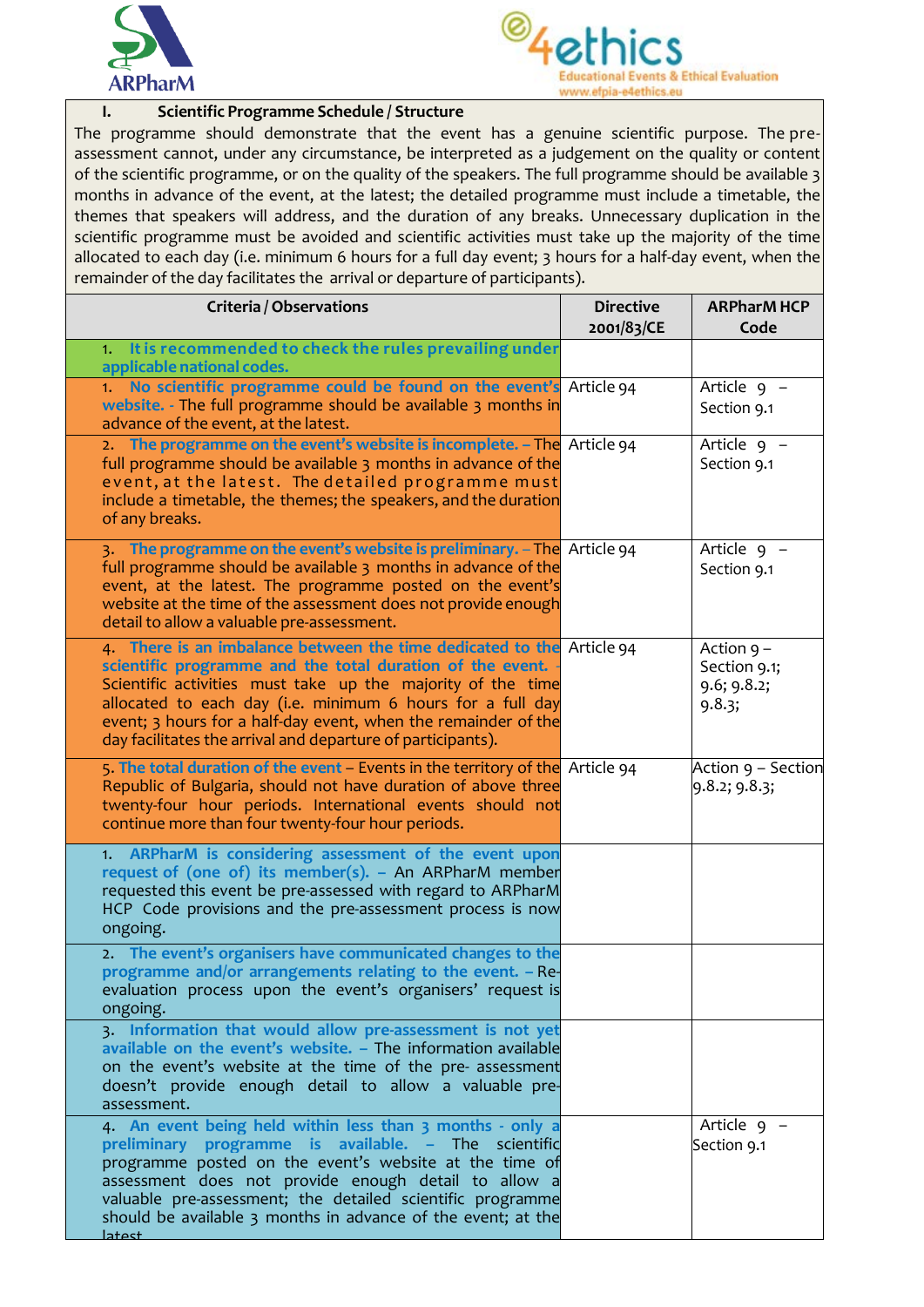



## l **II. Venue and ExhibitionArea**

All promotional, scientific or professional meetings, congresses, conferences, symposia and other similar events (including, but not limited to, advisory board meetings, visits to research or manufacturing facilities, and planning, training or investigator meetings for clinical trials and noninterventional studies) organised or sponsored by or on behalf of a company must be held in an appropriate location (city) and venue (building) that are conducive to the main purpose of the event and can provide hospitality that is appropriate and complies with the code of ethics. . Member states shall prohibit the advertising to the general public of prescription-only medicines.

|    | Criteria / Observations                                                                                                                                                                                                                                                                                                                                                                                                                                                                                                                                                                                                   | <b>Directive</b>             | <b>ARPharMHCP</b>            |
|----|---------------------------------------------------------------------------------------------------------------------------------------------------------------------------------------------------------------------------------------------------------------------------------------------------------------------------------------------------------------------------------------------------------------------------------------------------------------------------------------------------------------------------------------------------------------------------------------------------------------------------|------------------------------|------------------------------|
|    |                                                                                                                                                                                                                                                                                                                                                                                                                                                                                                                                                                                                                           | 2001/83/CE                   | Code                         |
|    | It is recommended to check the rules prevailing under<br>applicable national codes.                                                                                                                                                                                                                                                                                                                                                                                                                                                                                                                                       |                              |                              |
| 1. | Extravagant and luxurious venues - Hospitality, in which the Article 94<br>participants in the event are accommodated in extravagant and<br>luxurious hotels, which are associated mainly with entertainment<br>activities, is considered inappropriate. Extravagant and luxurious<br>hotels for the purposes of this Code are all 5 star hotels, located in<br>year-round resort destinations, as well as all hotels, regardless of<br>the class, located in seasonal resort destinations during the summer<br>or winter tourist season respectively; wine tourism complexes,<br>regardless of their class and location. |                              | Article 9 – Section<br>9.1.1 |
|    | 2. The venue chosen may bring discredit upon, or reduce<br>confidence in, the pharmaceutical industry. - The venue where<br>the event takes place must be appropriate and conducive<br>to the main purpose of the event. Companies should avoid<br>using venues that are renowned for their entertainment<br>facilities or are extravagant.                                                                                                                                                                                                                                                                               | Articles 94 & 95 Article 9 - | Section 9.1                  |
|    | 3. The event's programme permits attendance of Article 88<br>non - healthcare professionals to the exhibition area. - Please<br>adopt the necessary measures to avoid promotional activity<br>relating to prescription-only medicines to people other than<br>HCP <sub>S</sub> .                                                                                                                                                                                                                                                                                                                                          |                              |                              |
|    | 1. ARPharM is considering assessment of the event<br>upon request of (one of) its member(s). - An ARPharM<br>member requested this event be pre-assessed with regard to<br>ARPharM HCP Code provisions and the pre-assessment process is<br>now ongoing.                                                                                                                                                                                                                                                                                                                                                                  |                              |                              |
|    | 2. The event's organisers have communicated changes to the<br>programme and/or arrangements relating to the event. - Re-<br>evaluation upon the request of the event's organisers is<br>ongoing.                                                                                                                                                                                                                                                                                                                                                                                                                          |                              |                              |
|    | 3. Information that would allow pre-assessment is not yet<br>available on the event's website. - The information<br>available on the event's website at the time of the pre-<br>assessment doesn't provide enough details to allow a<br>valuable pre-assessment.                                                                                                                                                                                                                                                                                                                                                          |                              |                              |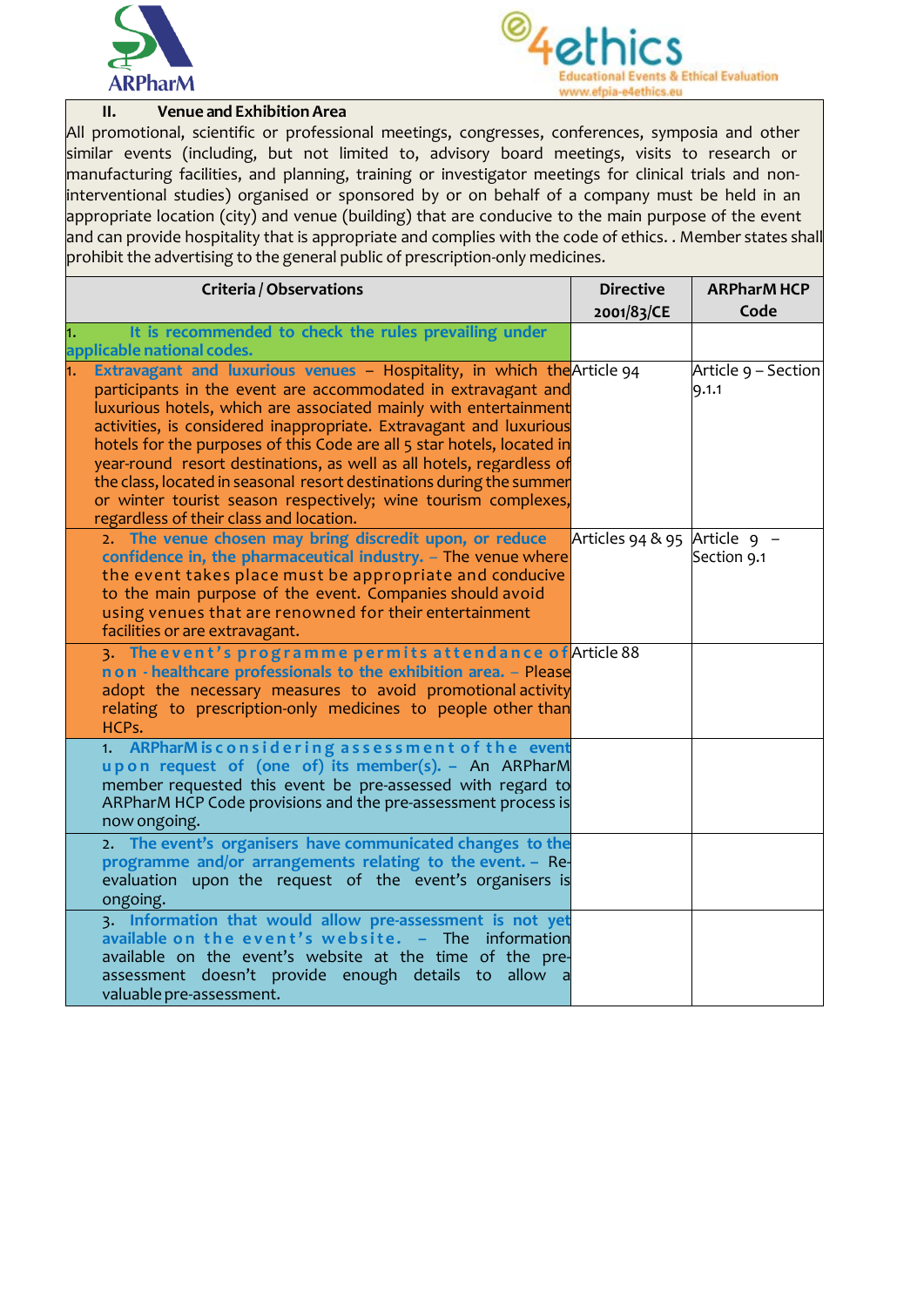



**III.** Hospitality Provided (Directly or Indirectly) to HCPs

HCP includes any member of the medical, dental, pharmacy or nursing professions or any other person who in the course of his/her professional activities may prescribe, purchase, supply or administer a medicinal product. Hospitality includes travel, accommodation, meals, drinks and genuine registration fees. Hospitality must be reasonable. Local rules and local prices should be assessed and taken into consideration in order to ensure the application of reasonable hospitality costs. Hospitality arrangements that include accommodation must do so in an appropriate venue. Hospitality provided (directly or indirectly) to HCPs must not cover any period of stay exceeding the officially declared duration of the event, unless the arrival on the previous day or the departure on the next is necessary for the effective planning of the trip; no extra overnight stay may be covered. Companies shall not participate in extending the stays for personal reasons of participants and shall not contribute to the financial costs thereby incurred. Any healthcare professional who wishes to extend his / her stay must organise it personally and pay for all the associated costs of travel and accommodation.

| Criteria / Observations                                                                                                                                                                                                                                                                                                                                                                                                                                                                                                                                                                                                                                                                                                                      | <b>Direc</b><br>tive | <b>ARPharM</b><br><b>HCP</b> |
|----------------------------------------------------------------------------------------------------------------------------------------------------------------------------------------------------------------------------------------------------------------------------------------------------------------------------------------------------------------------------------------------------------------------------------------------------------------------------------------------------------------------------------------------------------------------------------------------------------------------------------------------------------------------------------------------------------------------------------------------|----------------------|------------------------------|
| 1. It is recommended to check the rules prevailing under applicable<br>national codes.                                                                                                                                                                                                                                                                                                                                                                                                                                                                                                                                                                                                                                                       |                      |                              |
| 1. Hospitality may not be reasonable. - Hospitality includes: travel, Articles 94 Article 9 -<br>accommodation, meals and drinks. Hospitality must remain reasonable.<br>Local rules and local prices should be assessed and taken into<br>consideration in order to ensure the application of reasonable<br>arrangements<br>hospitality<br>Hospitality<br>costs.<br>that<br>include<br>accommodation must do so in an appropriate venue which may not<br>seem extravagant.                                                                                                                                                                                                                                                                  | & 95                 | Section 9.1; 9.6             |
| 2. Accommodation is (directly or indirectly) provided beyond<br>the duration of the scientific programme. - Hospitality<br>provided (directly or indirectly) to HCPs must not cover any period of<br>stay exceeding the officially declared duration of the event, unless the<br>arrival on the previous day or the departure on the next is necessary for<br>the effective planning of the trip. Companies shall not participate in<br>extending the stays for personal reasons of participants and shall not<br>contribute to the financial costs thereby incurred. Any healthcare<br>professional who wishes to extend his / her stay must organise it<br>personally and pay for all the associated costs of travel and<br>accommodation. |                      | Article 9 -<br>Section 9.6   |
| 3. Hospitality provided may bring discredit upon, or reduce Articles 94<br>confidence in, the pharmaceutical industry. - Hospitality must in no $\alpha$ 95<br>way prejudice the industry's reputation.                                                                                                                                                                                                                                                                                                                                                                                                                                                                                                                                      |                      | Article 9<br>Section 9.6     |
| 1. ARPharM is considering assessment of the event upon request of<br>(one of) its member(s). - An ARPharM member requested this event<br>be pre-assessed with regard to ARPharM HCP Code provisions and the<br>pre-assessment process is now ongoing.                                                                                                                                                                                                                                                                                                                                                                                                                                                                                        |                      |                              |
| 2. The event's organisers have communicated changes to the<br>programme and/or arrangements relating to the event. - Re-<br>evaluation process upon the event's organisers' request is ongoing.                                                                                                                                                                                                                                                                                                                                                                                                                                                                                                                                              |                      |                              |
| 3. Information that would allow pre-assessment is not yet available<br>on the event's website. - The information available on the event's<br>website at the time of the pre- assessment doesn't provide enough<br>detail to allow a valuable pre-assessment.                                                                                                                                                                                                                                                                                                                                                                                                                                                                                 |                      |                              |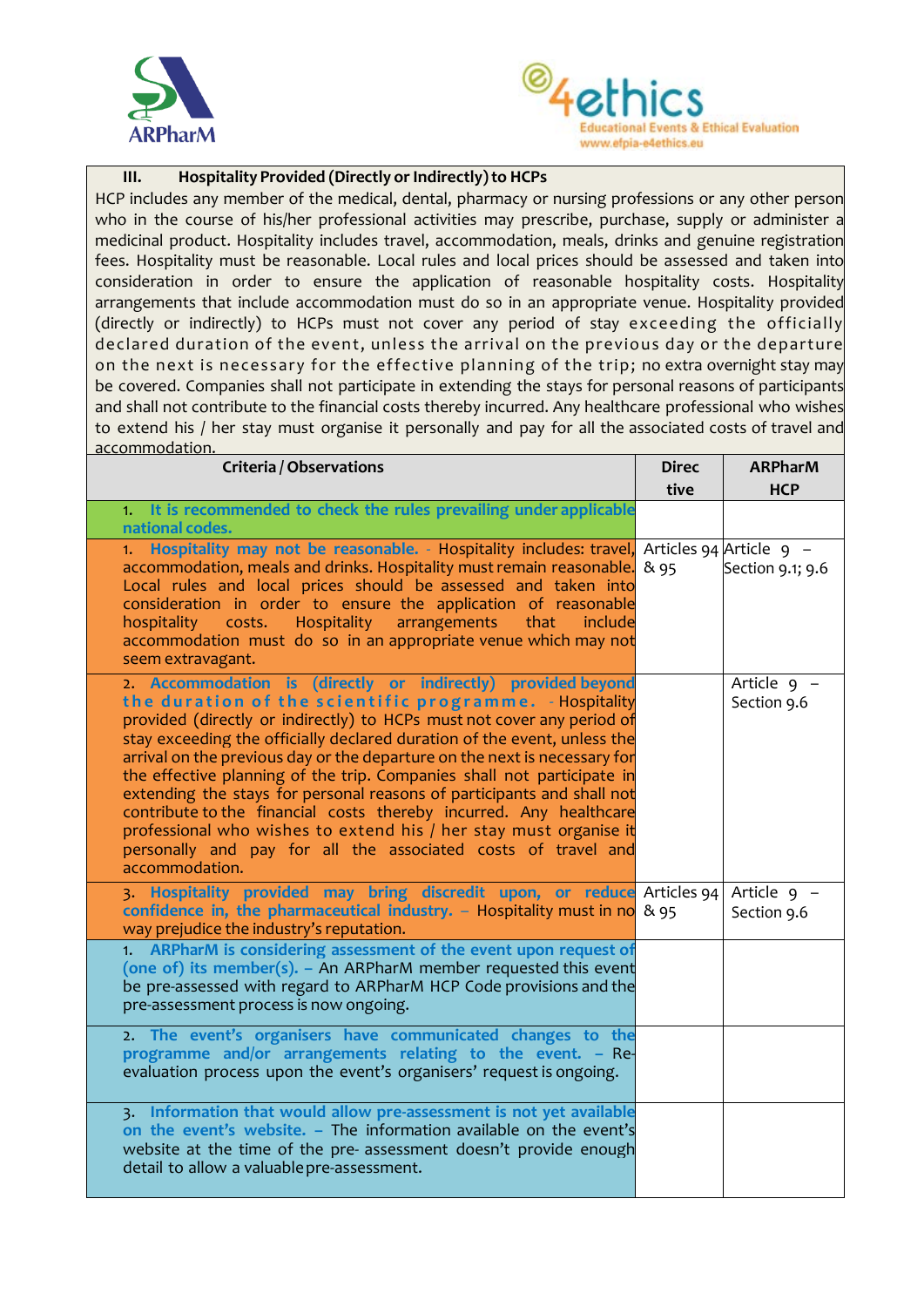



## **IV. Other Activities**

Hospitality provided (directly or indirectly) to HCPs must be limited to registration fees, travel expenses, meals, overnight stay. Hospitality shall not include sponsoring or organising sporting or leisure events or other entertainment events.

| Criteria / Observations                                                                                                                                                                                                                                                 | <b>Directive</b><br>2001/83/CE | <b>ARPharMHCP</b><br>Code    |
|-------------------------------------------------------------------------------------------------------------------------------------------------------------------------------------------------------------------------------------------------------------------------|--------------------------------|------------------------------|
| 1. It is recommended to check the rules prevailing under<br>applicable national codes.                                                                                                                                                                                  |                                |                              |
| 1. Sightseeing tours are organised in connection with the<br>event. - Hospitality shall not include sponsoring or<br>organising entertainment events (e.g., sightseeing tours).                                                                                         | Articles 94 & 95               | Article 9 -<br>Section 9.7   |
| 2. Pre-congress and/or post-congress sightseeing tours are<br>organised in connection with the event. - Hospitality shall not<br>include sponsoring or organising entertainment events (e.g.,<br>pre-congress sightseeing tours or post-congress sightseeing<br>tours). | Articles 94 & 95               | Article 9 -<br>Section 9.7   |
| 3. Entertainment activities are organised in connection with<br>the event. - Hospitality shall not include sponsoring or<br>organising entertainment (e.g., concerts, theatre or similar<br>spectacles) events.                                                         | Articles 94 & 95               | Article 9 -<br>Section 9.7   |
| 4. Leisure activities are organised in connection with the<br>event. - Hospitality shall not include sponsoring or<br>organising entertainment (e.g., museum visits) events.                                                                                            | Articles 94 & 95               | Article 9 -<br>Section 9.7   |
| 5. Sporting activities are organised in connection with the<br>event. - Hospitality shall not include sponsoring or<br>organising entertainment (e.g., sporting) events.                                                                                                | Articles 94 & 95               | Article $9 -$<br>Section 9.7 |
| 1. ARPharM is considering assessment of the event upon<br>request of (one of) its member(s). - An ARPharM member<br>requested this event be pre-assessed with regard to ARPharM<br>HCP Code provisions and the pre-assessment process is now<br>ongoing.                |                                |                              |
| 2. The event's organisers have communicated changes to the<br>programme and/or arrangements relating to the event. - Re-<br>evaluation process upon the event's organisers' request is<br>ongoing.                                                                      |                                |                              |
| 3. Information that would allow pre-assessment is not yet<br>available on the event's website. - The information available<br>on the event's website at the time of the pre- assessment<br>doesn't provide enough detail to allow a valuable pre-<br>assessment.        |                                |                              |